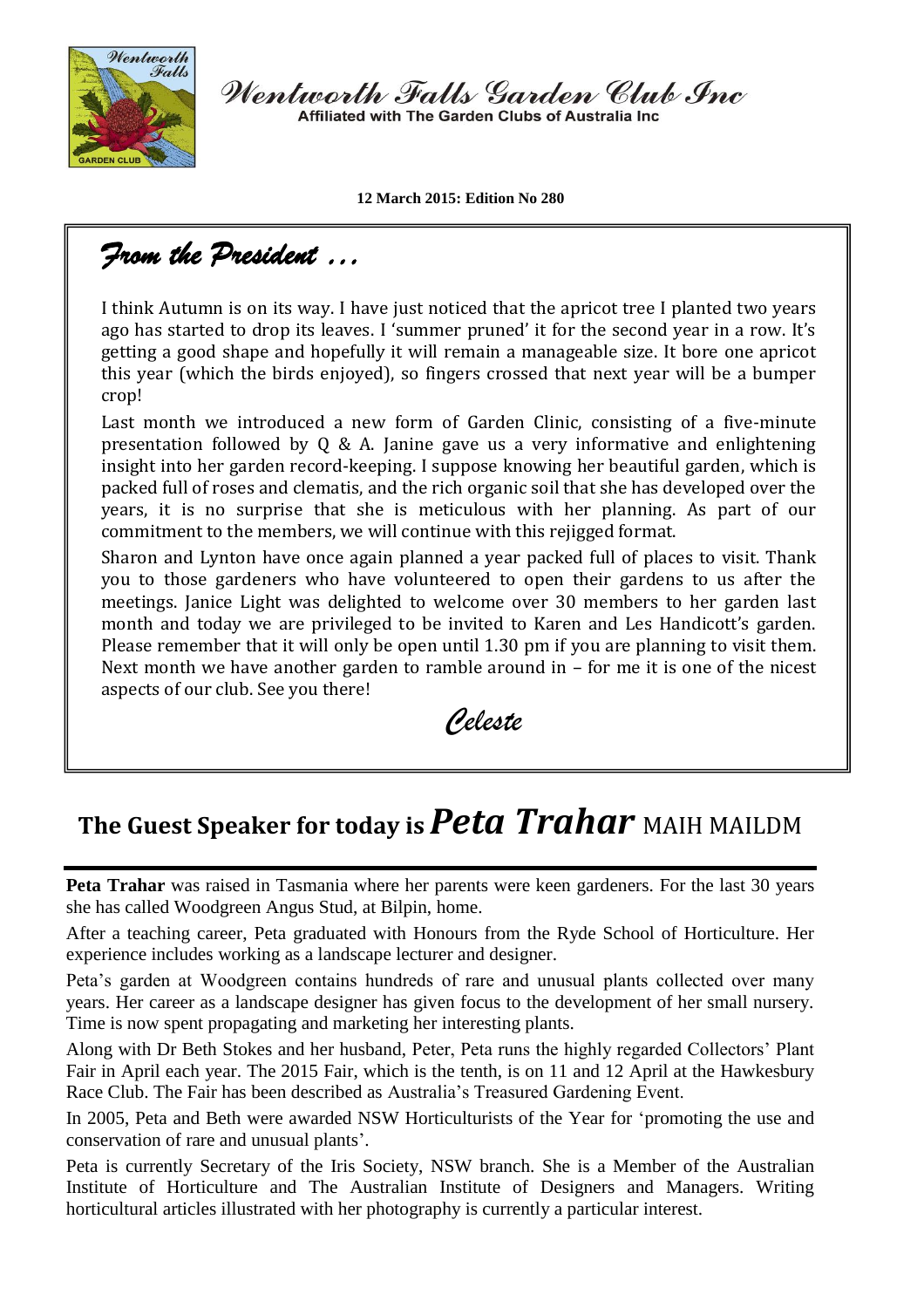

# *Dates for Your Diary*

| Thursday<br>12 March | After the meeting today we are invited to view Karen and Les<br>Handicott's garden at 43 Claines Crescent, Wentworth Falls.                                                                                                                                                                                                                                                                               | Viewing till 1.30 pm<br>Maps available |
|----------------------|-----------------------------------------------------------------------------------------------------------------------------------------------------------------------------------------------------------------------------------------------------------------------------------------------------------------------------------------------------------------------------------------------------------|----------------------------------------|
| Friday<br>20 March   | <b>Behind the Walls – Darling Point.</b> Cost \$65. This includes<br>transport, entries, light morning tea and lunch at Lindesay<br>House, the 1834 Scottish Gothic house with its formal parterre.<br>Discover the secluded harbourside gardens, rarely seen, hidden<br>behind the gates and walls of Carthona Ave.<br><b>IMPORTANT</b> – You must wear your Garden Club badge<br>for catering purposes. | Departure is 8 am                      |
| Thursday<br>9 April  | Garden Ramble after meeting.                                                                                                                                                                                                                                                                                                                                                                              | Viewing till 1.30 pm                   |
| Saturday<br>11 April | <b>Collectors' Plant Fair at Hawkesbury Race Club, Clarendon.</b><br>Cost \$38. This includes entry, transport and lunch at Norman<br>Lindsay Gallery of gourmet sandwiches, cake, tea/coffee. Please<br>pay today.                                                                                                                                                                                       | Departure is 7.30 am                   |



#### *Club Information*

All members and visitors are asked to sign in upon arrival.

Members are asked to wear their club name badges to all club meetings, tours and functions. To take part in club functions and tours you must be a bona-fide club member.

General Meetings are held on the second Thursday of each month, from January to November, at the Wentworth Falls School of Arts Theatre, Adele Ave (cnr Great Western Hwy), Wentworth Falls. Meetings commence at 9.45 am and finish around noon. The Library and Plant Stall are open before the meeting and at morning tea. \$5 entry fee.

Joining fee is \$30. Thereafter annual subscription is \$20.

#### **For Club Welfare matters, contact Lea Nelson: Ph 4784 1101**

Club Secretary: Gai Horrocks. email: ghorrocks@iprimus.com.au **Wentworth Falls Garden Club, PO Box 37 Wentworth Falls NSW 2782** website: www.wentworthfallsgardenclub.com

#### **Morning Tea**

**Today: Ronah and Vic Tuite**

**9 April: Annabelle Fraser and Janice Light**

If you are unable to come on your rostered day, please call Jane Blackshaw on 4757 2887.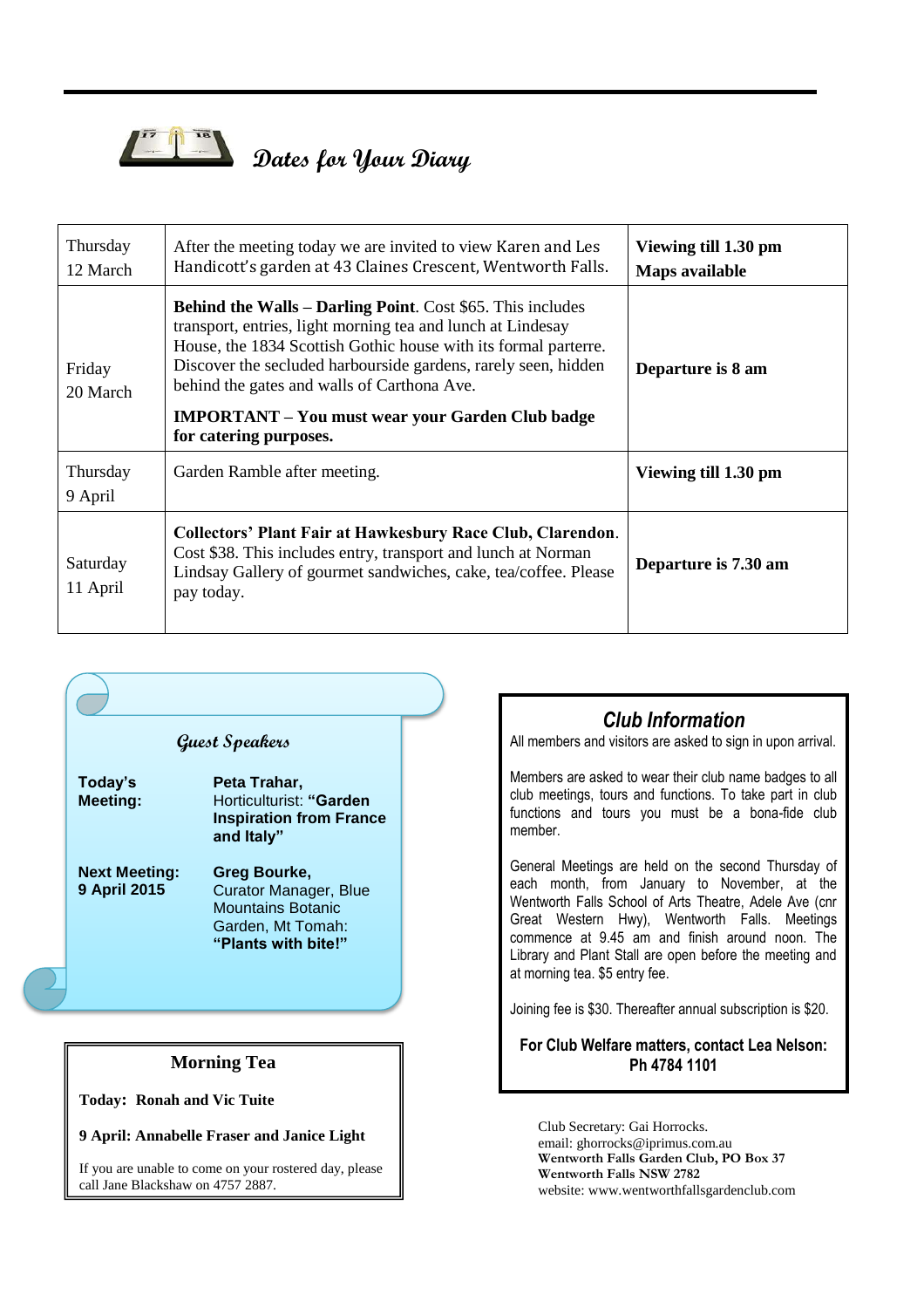

Wentworth Falls Garden Club Inc

Affiliated with The Garden Clubs of Australia Inc

## March Gardening Tips

Welcome to Autumn! We have cooler days ahead and the wonderful array of autumn colours as the leaves turn and drop. There is plenty to do in the garden this month but if you haven't managed to do February jobs there is time to catch up. For February Garden Tips refer to the Garden Club's website.

Every garden is different with varying needs, but generally, this is what is suggested to do in March:

- $\triangleright$  Prune fuchsia, geraniums and deadhead roses. Prune off all dead flower heads on perennial plants to encourage stronger flowering next season.
- $\triangleright$  Feed lawns with a slow release fertiliser and water in. Top dress if required.
- $\triangleright$  If you haven't done so already, prepare garden beds for bulbs by adding compost and bags of manure. Bulbs are for sale in the nurseries now.
- $\triangleright$  Use a complete fertiliser or blood and bone around trees, shrubs, vegies and annuals, ensuring you water before and after fertilising.
- Feed your azaleas, rhododendrons and camellias with camellia and azalea food.
- $\triangleright$  Prune hedges such as box and gardenia once they have flowered and water well.
- $\triangleright$  Cut back your pelargoniums hard if the bushes are lanky or untidy.
- $\triangleright$  Any herbs you have that flourished in summer need a trim this month.
- $\triangleright$  Remove spent summer annuals and vegies that are coming to an end.
- $\triangleright$  Pick your basil, marjoram, chives and other herbs for drying or freezing.
- $\triangleright$  Check the roots of your spent tomato bushes for nematodes. If there are large numbers of small galls, do not plant them in the same spot next year.
- $\triangleright$  Crop rotation. Tomatoes (acid lovers) like a lower pH, and the pH usually drops (becomes more acidic) as more compost and manure is added to soil, so lime should be applied after they are finished ready for a crop that enjoys a higher pH.
- $\triangleright$  Crop rotation reduces pests and diseases. Plant leafy green vegetables like lettuce and silverbeet after tomatoes and other fruiting vegetables.
- $\triangleright$  For vegetable beds that have been successively planted with crops, take an organic approach by adding compost, then rest the soil for a season. Alternatively, or in addition if you have the space, make a 'fallow' bed by planting a 'green manure' crop such as a legume or a legume-fibrous grass combination, like vetch and oats. These are grown then slashed just on flowering and left as mulch or turned into the soil to add organic matter, to increase nutrients and help retain moisture in the soil.
- $\triangleright$  When summer vegies have finished, scatter a complete plant food or blood and bone before planting the next crop.
- $\triangleright$  If you have deciduous trees, water them deeply this month. The leaves on well-watered trees tend to turn more vibrant shades of orange and red before falling. Even though we have had a lot of rain, the roots of trees and plants under trees may not have had sufficient water.
- $\triangleright$  Check citrus for aphids and citrus leaf miner and spray with PestOil if there is a problem.
- $\triangleright$  Watch for pests such as aphids on roses and caterpillars on tomatoes.
- $\triangleright$  Aphids on roses and chrysanthemums can be sprayed with MaxGuard.